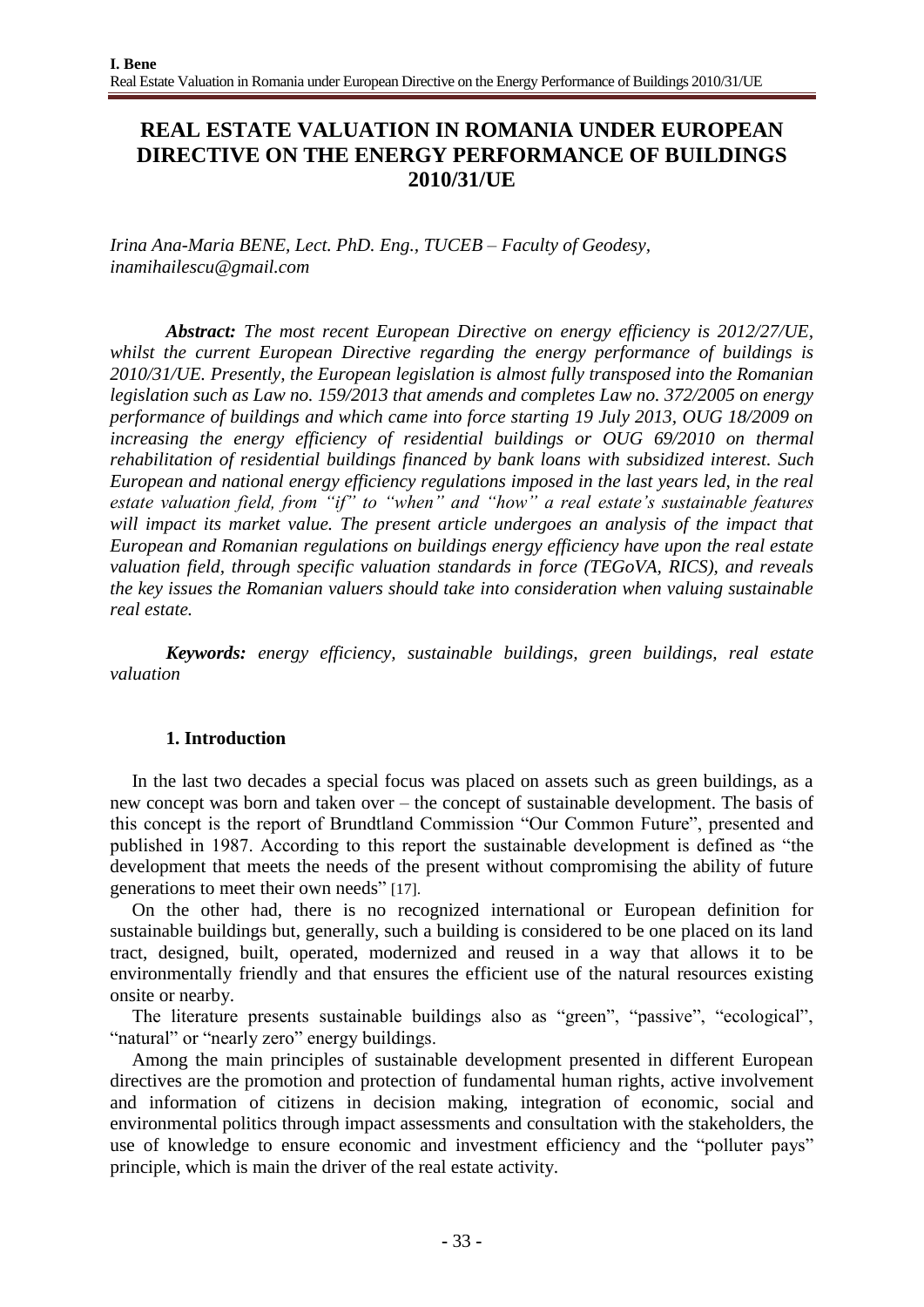According to the *European Directive 2010/31/EU on energy performance of buildings*, buildings all over the world are responsible for approximately 50% of total energy consumption, for 40% of total  $CO<sub>2</sub>$  emissions and for 50% of the total waste, while buildings in the European Union are responsible for 40% of total consumption energy and for 36% of total  $CO<sub>2</sub>$  emissions [7]. Consequently, the main objectives pursued by the above mentioned Directive and also by the *European Directive 2012/27/UE* are:

- A 20% reduction in energy consumption of existing buildings by 2020.
- All new buildings must be nearly Zero-Energy Buildings (nZEBs) as of January 1, 2019 for government buildings and the January 1, 2021 for the remaining buildings.
- A 80-95% reduction in  $CO<sub>2</sub>$  emissions by 2050 (compared to 1990 levels) by implementing the principles of sustainable development.

The entry of green buildings into the real estate market created a new challenge for valuers everywhere. Mankind is becoming increasingly aware of the harmful impact that its activity has upon the environment and is trying to find innovative solutions to reduce it. In the construction industry, these solutions are translated into governing regulations that require the use of sustainable building projects and materials, renewable energy and water supplies, BMSs (Building Management Systems) and more.

Some of the green features presently used for sustainable real estate development around the world are:

- The real estate connectivity to the community by quick access to the transportation system or special paths for cyclists, which reduce travel costs and carbon emissions.
- The best location of the building on its land tract is particularly important because location might have environmental impact.
- Smart landscaping can overshadow or provide good lighting of certain areas of the building as well as a smart design and placement of windows together with differentiated levels of glass protection depending on the orientation to the cardinal points.
- The use of raw construction materials or those from indigenous renewable sources and efficient construction techniques in terms of energy and resources used [14] [15].

The *Romania Green Building Council* underlines some of the innovative construction techniques used for green building [16]. The green roofs have many advantages such as carbon dioxide absorption, allow only very small amounts of heat transfer from outside to inside the building, allow air freshening and have a pleasant and natural look.

The solar panels are one of the most efficient thermal power generation systems, allowing autonomy achievement. The temperature conversion cooling systems reduce energy consumption by 90% and compensate ventilation gap created by the new building insulating systems, ensure thermal comfort, and the energy consumption is greatly reduced compared to that of conventional HVAC devices.

Insulation of exterior walls with natural materials such as wool, hemp or cotton fibers is energy efficient and biodegradable and do not cause any kind of side effects on human health.

Bio washable paints eliminates emissions of harmful substances and those used as thermal insulation have increased efficiency by 10% compared to traditional paints.

All of these green features are very new on the market and real estate valuers must live up to expectations and be prepared for when the market begins to recognize these characteristics and take them into account within the valuation process. In conclusion, in this global context, it is important also for Romanian real estate valuers to become aware of sustainable features of the buildings and land at the same time with the market participants that tend to gain awareness of sustainable development.

National real estate markets already have internal regulations which must be applied in order to obtain an energy performance certificate. At the same time, in the same country, but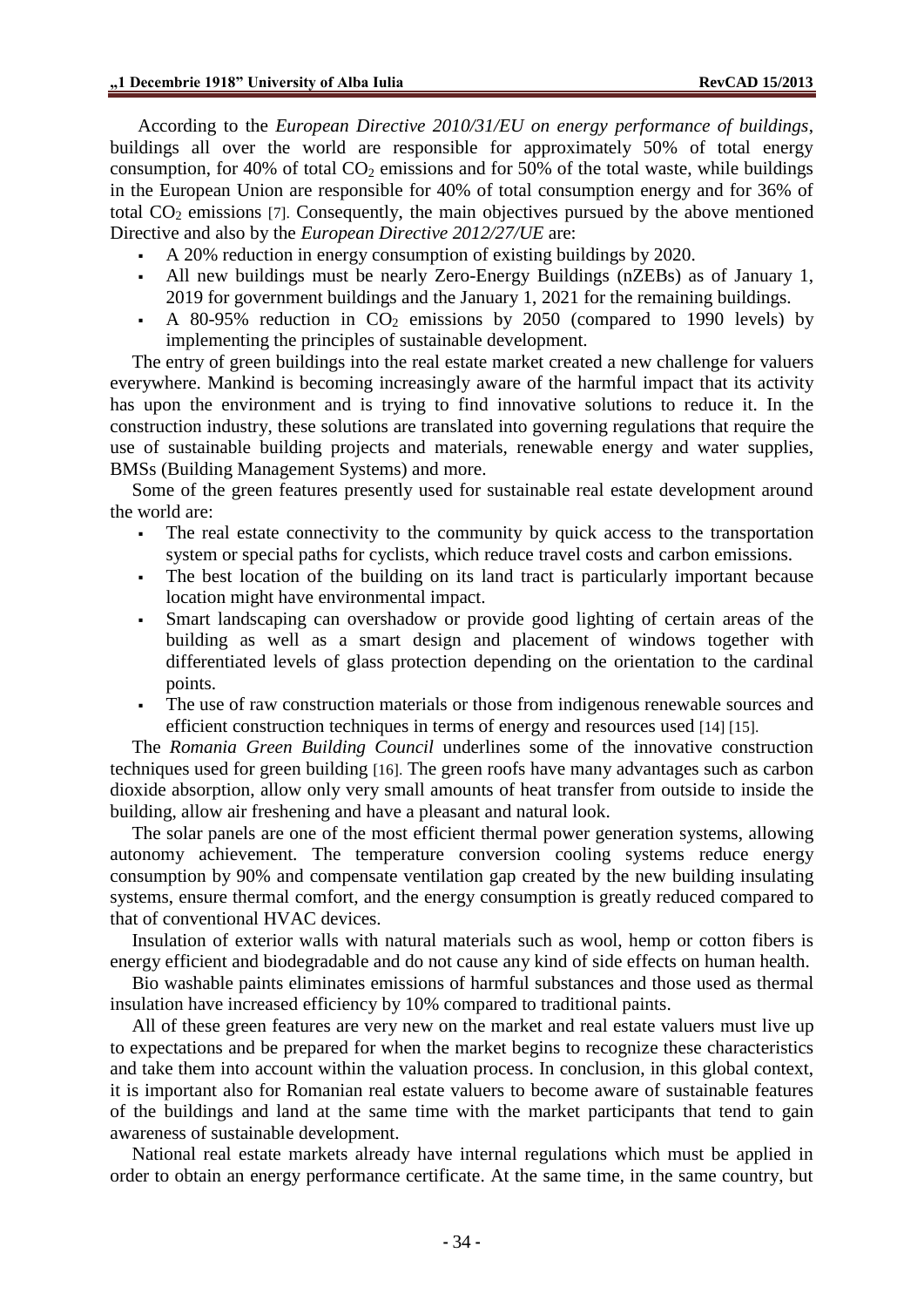from the international market point of view, an investor or an owner may choose to build green by meeting the requirements of sustainability measurement systems.

Such systems are LEED - *Leadership in Energy and Environmental Design* developed in USA and internationally recognized and applied, BREEAM - *Building Research Establishment Environmental Assessment Method* developed in UK which also became an international sustainability measurement system, DNGB - *Deutsche Gesellschaft für Nachhaltiges Bauen* developed in Germany and many others. These systems permit the investor or owner to allocate to its building or project an additional energy performance certificate with a view to obtaining various types of benefits.

At present, valuers take into consideration and analyze only part of the features related to the property sustainability, such as the land contamination risk. But there are other features which, when recognized by the market, may impact the real estate value, such as:

- Sustainable locations
- Renewable power sources
- **Efficient water supply systems**
- Ecological building and insulation materials
- Quality of the interior air
- Means of recycling water or waste
- Building's capacity to adjust to the market requirements as regards the incorporation of sustainability features
- Sustainable building designs and configurations

As new technologies and/or regulations in the constructions field are in place, and new fiscal measures are taken or the existing legislation is amended in order to comply with the sustainable development principles adopted in a state, it is recommended that the valuers acknowledge these regulations and monitor their effects on the real estate market. When these effects become significant and are recognized by the market players, the valuers must take them into consideration within the valuation process.

## **2. Literature Review**

The main questions concerning investors, developers and owners of sustainable buildings is whether their building cost is higher than the cost of similar properties which do not have energy or water efficiency systems or other green features, and what would the financial and non-financial benefits be, as well as the associated risks resulting from owning or leasing them.

A report prepared by Greg Kats together with Leon Alevantis, Adam Berman and others (2003), which analyzes the costs and the financial benefits of green buildings in California, mentions that a small initial investment of less than 2% of the building costs used in order to incorporate the green building features within a project produces savings during the entire lifetime of that building amounting to ten times the initial investment.

Broughton, in its series of three articles "Costs, Savings and Value" mentions the conclusions of several researches performed on the same topic, namely that most owners, developers and professionals in the constructions field interviewed consider that the strong points of building and using green buildings reside in their investment value, in the attraction of tenants, the decrease of operational expenses, the increase of the investment-related profit, the productivity of the tenants, but also that it is necessary to better understand the costbenefit relation [4] [5] [6].

The above-mentioned report also shows that the average cost premium is 1.84% (analysis performed on a sample of 33 LEED certified green buildings) and that the average savings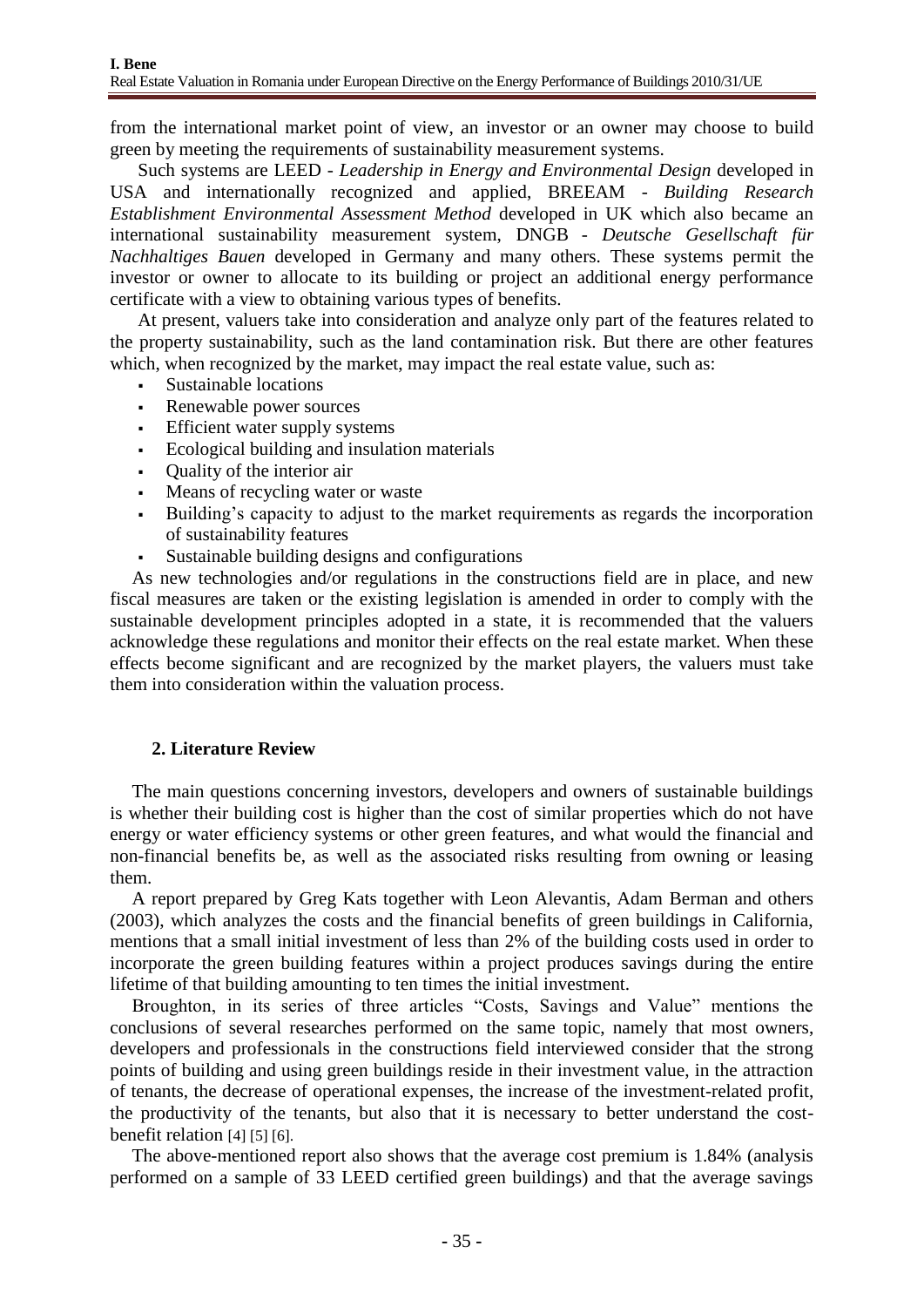related to the water and energy consumption amount to 30-34% and 29-55% respectively, depending on the LEED certification of the building (analysis on a sample of 168 LEED certified green buildings).

Thus, as the cost-benefit relation becomes more transparent and the benefits resulting from the investment in sustainable properties are recognized by the market players, the sustainable features of the properties will influence their value, and the valuers will have to take into account these characteristics in the valuation process and also include a special section on this topic in their valuation report.

Lorenz and Lüzkendorf (2008) present the main reasons why it is very important to immediately take into consideration the sustainability features of the properties in the real estate valuation activity [9].

It is also mentioned that the valuation reports should contain a dedicated section clearly describing the green features of the subject property and two statements of the valuer mentioning its opinion regarding the benefits resulting from these features on one hand and the impact of these benefits and potential related risks on the value of the property on the other hand.

These recommendations are in line with those presented in the RICS valuation guidelines *Sustainability and residential property valuation.*

However, the authors consider that the sustainable features should not be compulsory taken into account in all cases and at high detail level if the market does not recognize them. They must be considered in the valuation process to the extent of their impact upon the comparable properties within the subject property market.

#### **3. Energy Efficient Building Regulations and Valuation Standards**

Since 2005, the European legislation such as *European Directive 2010/31/UE on the energy performance of buildings* is almost fully transposed into the Romanian legislation. The most recent national regulation on this issue, namely the *Law no. 159/2013*, amends and completes *Law no. 372/2005 on energy performance of buildings*. It came into force starting July 19, 2013. Such European and national energy efficiency regulations imposed in the last few years led, in the real estate valuation field, from "if" to "when" and "how" a real estate's sustainable features will impact its value.

By the end of 2013, Romania should ensure the modernization of the urban cogeneration and heating systems and the rehabilitation of at least 25% of the buildings with multiple levels, thus resulting in significant energy savings, reduced carbon dioxide emissions and reduced energy bills. In 2020, the percentage should reach 35% of the multileveled residential, administrative and commercial buildings, and 40% by the end of 2030. In addition to the thermal rehabilitation of the existing buildings, efforts should be made for the design and construction of new buildings with very low energy consumption, within 15-50 KWh/ sqm/year, or even with zero consumption buildings so called "nearly zero-energy buildings".

#### **3.1. Romanian Legislation Related to Sustainable Buildings Development**

The Romanian legislation in force regarding the energy performance of the buildings includes mainly the following [3]:

 *Law 159/2013* for the amendment and completion of *Law [372/2005](http://luiza.manolea.ro/blog/legislatie/legea-3722005-performanta-energetica-a-cladirilor/) regarding the energy performance of buildings* and related methodology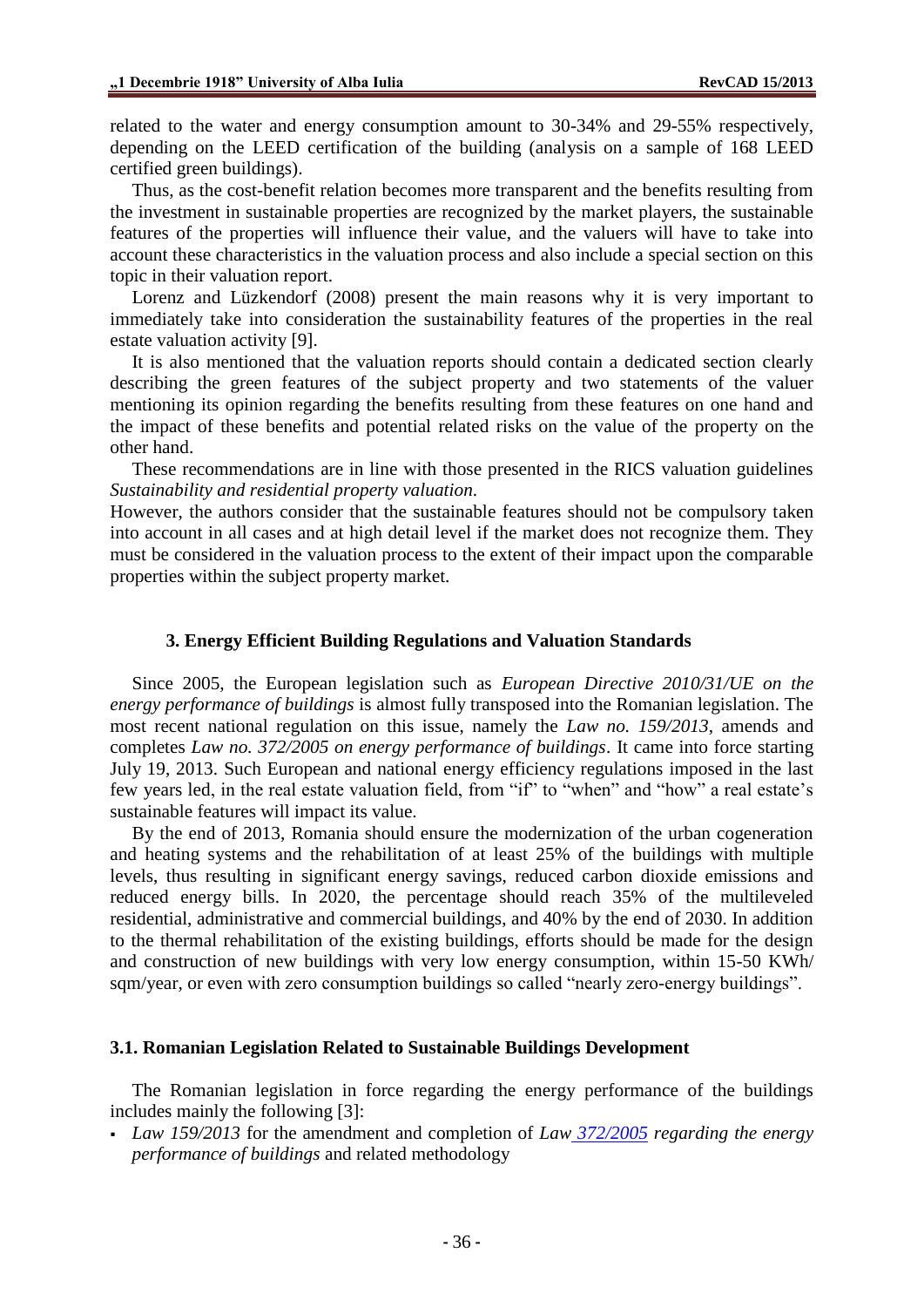- *Government Emergency Ordinance 63/2012* amending and supplementing *Government Emergency Ordinance 18/2009 on increasing the energy efficiency of residential buildings* and related methodology
- *Government Emergency Ordinance [69/2010](http://luiza.manolea.ro/blog/legislatie/oug-692010-reabilitare-cu-credite/) on thermal rehabilitation of residential buildings financed through bank loans with subsidized interest*.

Law 159/2013 admits as of major public interest the correct information of the buildings' owners/administrators through the Energy Performance Certificate (EPC) [11]. According to article  $13<sup>1</sup>(1)$ , the law imposes the obligation for the investor, owner or administrator to obtain a building or building-unit CPE in case it is sold or rented, prior to perfecting the contract.

The law presents the building energy audit as a specific procedure aimed at obtaining data on energy consumption profile of the audited building. It is based on thermal and energy analysis of the building, together with identification and quantification of measures that may be implemented in order to achieve energy savings.

The energy performance certificate is a document prepared according to the methodology for calculating the energy performance of buildings. It is an effective and transparent tool for the analysis of actual energy performance of a building or building unit, whose purpose is to inform, raise awareness and motivate users, decision-making authorities and participants in the housing market and construction.

There are two types of EPCs:

(a) EPC used for buildings or single family homes, and

(b) EPC used for apartments.

The certificate shows the energy performance of a building or of a building unit; it includes data regarding the energy consumption in buildings/units of buildings and, if there is potential to significantly reduce consumption, it can be accompanied by recommendations to reduce thereof. Its validity period is 10 years from the date of issue/registration specified in CPE, except the case when the respective building is under major renovation.

Romania has adopted as definition for a major renovation the definition which imposes application of the test by comparing the renovation cost of the building envelop and/ or its technical systems with the building tax value, excluding the value of the land on which the building is located.

This law applies to certain types of real estate properties, whether newly constructed or in operation:

- Residential real estate such as detached houses, blocks of flats
- Commercial real estate such as office buildings, trade related buildings, hotels, restaurants
- Special real estate such as schools, hospitals, sports facilities
- Other types of energy consuming buildings industrial, agricultural real estate, etc.

On the other hand, the law does not cover protected buildings and monuments, as part of built areas protected according to the law, or buildings with special architectural or historical value which, if the methodology requirements applied, it would unacceptably alter their character or appearance; buildings used as places of worship or for other religious activities; temporary buildings intended to be used for periods of up to 2 years, within industrial areas, workshops and non-residential buildings in agriculture that need a low consumption of energy; residential buildings which are intended to be used less than 4 months per year; independent buildings with a usable area of less than 50 square meters.

The features of the energy audited buildings taken into consideration in order to calculate the buildings energy performance are grouped as follows:

- Building position on its land tract
- Building orientation
- Climate parameters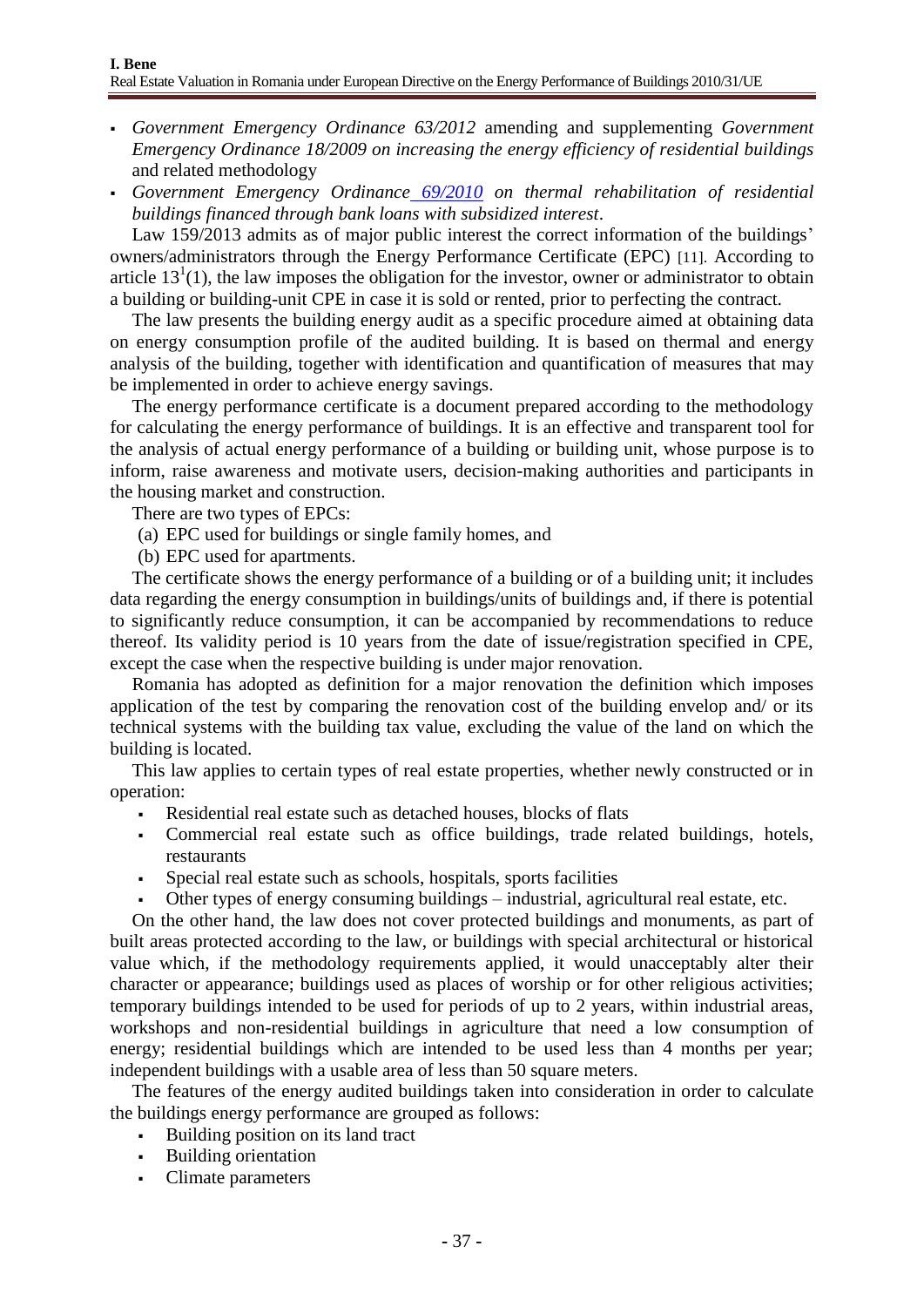- Ventilation characteristics of the building envelope and of other interior partitioning elements
- Characteristics of heating and hot water supply, including the degree of tightness in contact with the air in the unheated areas
- Characteristics of the air conditioning system
- Characteristics of the ventilation system
- Characteristics of the lighting system
- Characteristics of passive solar and solar protection systems
- Natural ventilation
- Indoor climate conditions

Those features may be completed, as appropriate, with other elements, relevant for enhancing the energy performance such as: active solar systems, other heating systems, including electrical systems, based on renewable sources, electricity produced through the cogeneration technology, heating/cooling stations of a block of flats or of a district, natural lighting.

The energy performance indicators of a building are its energy performance class, the total specific energy consumption (in kWh/sqm per year) and the  $CO<sub>2</sub>$  equivalent emissions index  $(in \, \text{kg}_{CO2}/\text{sgm} \text{ per year}).$ 

Depending on the specific annual energy consumption of the analyzed building and of the reference building, as well as the ones corresponding to heating, ventilation/ air conditioning, lighting of the spaces and hot water (determined by calculation), the building is positioned on an energy scale, in one of the 7 energy performance classes: from class A – characterized by the lowest energy consumption, 70 kWh/sqm per year to class G – corresponding to the highest energy consumption, 500 kWh/sqm per year.

Law 159/2013 on the energy performance of buildings subjects to direct attention of real estate valuers the following information that may impact on the assessment process, namely:

- In case of new buildings the law requires a study on the possible use of high-efficiency alternative systems such as decentralized energy supply systems based on renewable energy, cogeneration, heating or cooling, heat pumps, ground-air heat exchangers, heat recovers. The valuer will be able to take into account in the HABU analysis, if appropriate, the information contained in this study.
- As of December 31, 2020 new buildings will have to have energy consumptions close to zero, except for new buildings owned by the state or government administrations, for which the starting date to apply this rule is 31 December 2018.
- Starting the law's entry into force the investor, owner or manager of the building is required to provide the prospective buyer or tenant, prior to perfecting the sale, purchase or lease, the EPC copy, so that they can learn about the energy performance of the building or building unit which is to be bought or leased; the owner is required to submit the original EPC to the new owner of the building.
- The law requires that the investor, owner or manager of the building or building unit include in ads for sale, buy or rent information regarding the performance indicators of the building as in EPC.
- In case of buildings owned or managed by public authorities and of buildings within which institutions providing public services operate (heaving a floor area of  $500 \text{ m}^2$ ), the law requires that the building's EPC be displayed in a publicly accessible and visible place.
- For buildings with a total useful floor area over  $250 \text{ m}^2$  owned or managed by public authorities or in which institutions providing public services operate, the EPC must be displayed in an accessible and visible place to the public starting July 9, 2015.

As regards the *Emergency Government Ordinance 63/2012 on increasing the energy efficiency of residential buildings* it applies to buildings constructed prior to 1990 [10].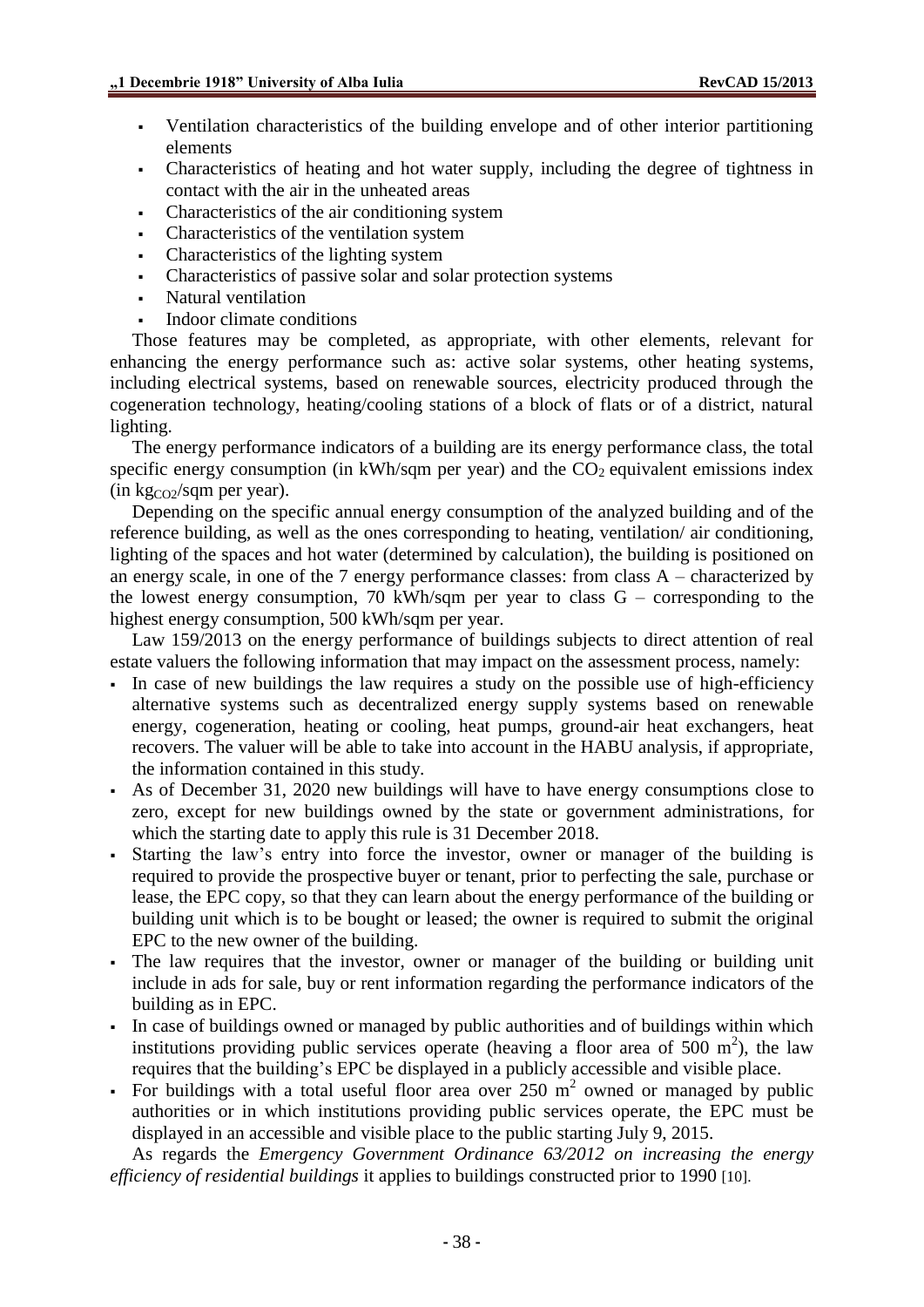The principal types of intervention works permitted under this ordinance are thermal envelopes rehabilitation, thermal rehabilitation of the heating systems, and installation, where appropriate, of alternative energy production systems from renewable sources.

## **3.2. Valuation Standards Useful for Sustainable Real Estate Valuation in Romania**

Presently, only a reduced number of valuation standards and information papers applicable to sustainable real estate are available for European valuers [3]. Romania adopted and applies the *International Valuation Standards* since 2004, through The National Association of Romanian Authorized Valuers - ANEVAR. The current edition of *ANEVAR Standards 2012* comprises the International Valuation Standards 2011 and ANEVAR Guidance Notes 2012. The International Valuation Standards 2011 does not comprise any standard or guidance note with this topic. In this context, the only useful information would be those issued by TEGoVA - The European Group of Valuers' Associations and RICS - Royal Institution of Chartered Surveyors, of which main issues are presented below.

TEGoVA presented in 2012 the European Valuation Application EVA 8 - *Property Valuation and Energy Efficiency* and the Information Paper - *Sustainability and Valuation*, whilst RICS issued in 2011 the Information Paper - *Sustainability and Residential Property Valuation*. These are the only standards currently available for application by the European valuers.

EVA 8 - *Property Valuation and Energy Efficiency* is elaborated according to the *European <u>[Directive 2010/31/EU](http://eur-lex.europa.eu/LexUriServ/LexUriServ.do?uri=OJ:L:2010:153:0013:01:RO:HTML)</u>* and comprises definitions and comments, part of them extracted from the directive [13].

Paragraph 4.3 states that the valuer must take into consideration the energy performance rating of the building subject to valuation and use a recognized basis of valuation, like the market value.

Besides the regular activities of the valuer, such as valuation for sale, for financial reporting, for secure loans etc., in the light of the *European Directive 2010/31/EU* the client may request the valuer to provide assistance in order to decide whether the planned renovation of the property can be included in the major renovations category. If so, the client is obliged to make sure that, through those renovation works, the building will meet the minimum energy performance requirements.

EVA 8, paragraph 5.3.4, stipulates that, as per the above Directive, a major renovation is a "renovation where the total cost of the renovation relating to the building envelope or the technical building systems is higher than 25% of the value of the building, excluding the value of the land upon which the building is situated or if more than 25% of the surface of the building envelope undergoes renovation" [13].

As the Directive does not stipulate the value type to be estimated in this case, it is the market value that is generally considered as type of value to be estimated. Therefore in order to be able to answer this question, the valuer must know which of the two testing alternatives is applied by law in the country where the valuation mission is performed.

EVA 8 also proposes the methodology to be applied when the cost - value alternative is applied (para. 5.3.7).

- In the first stage, the valuer will estimate the value of the real estate as a whole (the improved land).
- In the second stage, the valuer will estimate the value of the land assuming it is not improved.
- In the third stage, the valuer will deduct the value resulting in stage two from the value obtained in stage one and will obtain only the value of the building*.*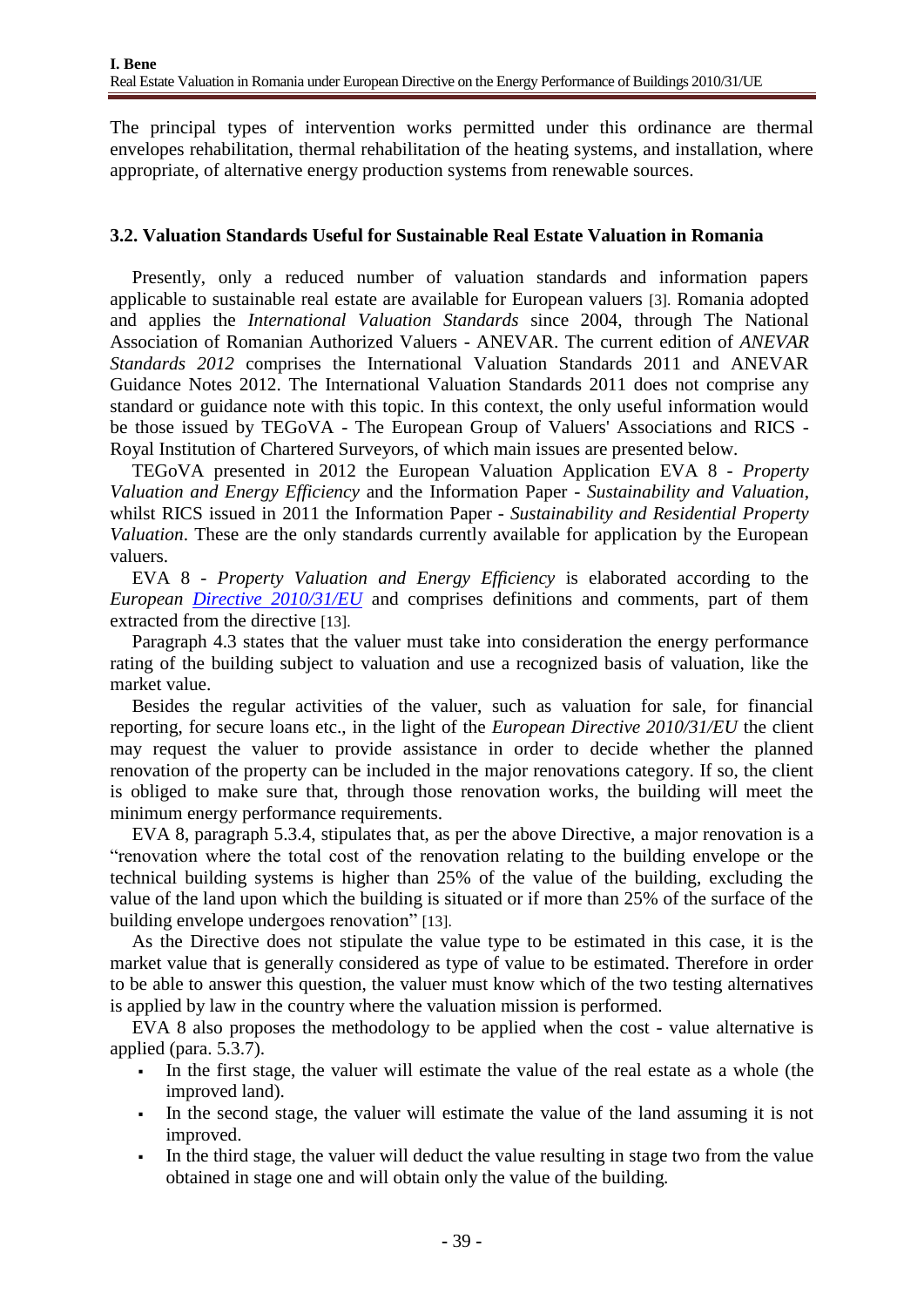According to the test, if the renovation cost exceeds 25% of the building value, the work is considered as major renovation, and the client must ensure, through renovation, a minimum energy performance for the building.

Paragraph 5.3.8 stipulates that, in case of interior renovation only, it is possible that the second test, which considers the renovation of over 25% of the building envelope area to be a major renovation, may not be applied.

In the case of valuation at the market value, the standards states that the valuer should take into account the EPC (para. 5.4.11) of the valued building, if it exists and is valid.

RICS' Information Paper recommends valuers (para. 5.3.1) to collect, during the stage of property inspection, data regarding the energy and carbon emission performance of the buildings [12].

Moreover, it recommends (para. 6.3.3) that the valuation report should include detailed descriptions of the green features or lack of green features of the property and statements in which the valuer describes the benefits of these features or the risks associated with the presence of unsustainable features and on the impact of these benefits and/or of the risks to property value over time.

### **4. Applicability of the Three Approaches to Value in Sustainable Buildings Valuation**

There is no need for new valuation approaches and methods development in order to value sustainable real estate [8]. The real estate valuation approaches and methods, such as recognized and applied in valuation practice in Romania (according to the ANEVAR Standards in force), the market approach, cost approach and income approach, remain applicable in the case of sustainable real estate also, but with specific amendments.

The following are observations and recommendations for the application of the three approaches to valuation in the case of sustainable buildings.

Market approach can be applied to sustainable buildings valuation, taking into account the same conditions as in case of conventional buildings: the valuer must have data on a sufficiently large number of comparable sustainable buildings, verified through a rigorous analysis, data based on which he/she can quantify the necessary adjustments of differences between the comparable properties and the subject property.

Currently, the number of green buildings constructed or traded in Romania is low, this being one of the major disadvantages of the current applicability of the market approach in valuing sustainable buildings in Romania, except the case of apartments located in rehabilitated buildings.

One method to take into account, where relevant, the green features of the buildings within this approach, is to apply the relative comparisons analysis by introducing in the market data grid elements of comparison aimed as relevant green features of the subject and comparable buildings.

For buildings or building-units (apartments) heaving an energy performance certificate (EPC), the valuer can extract information on their green features directly from the certificate.

Significantly, this information is represented by energy classes assigned to the heating, lighting, air conditioning, ventilation systems of the subject and comparable buildings. Thus is relatively easy for the valuer to establish which green feature of the comparable property is superior or inferior to the same green feature of the subject property.

The cost approach can also be applied in case of green buildings, but the valuer must take into account a number of factors that must be considered from another angle now.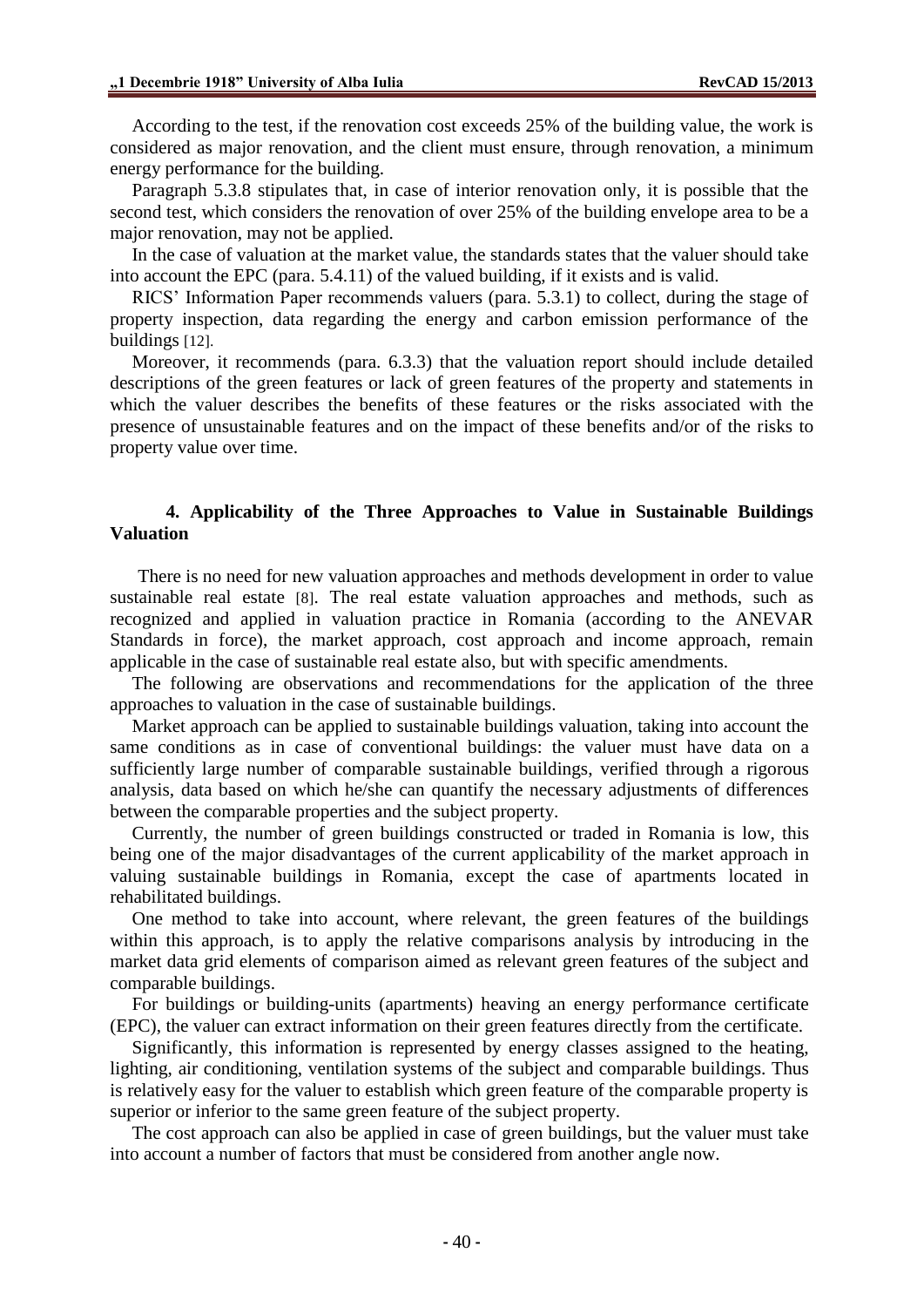It is universally recognized that the construction costs of green buildings might be higher than for conventional buildings. Certain forms of depreciations may be lower than in case of conventional buildings, such as functional obsolescence caused by a deficiency.

On the other hand, until the market starts to recognize the green features of buildings, a sustainable building may have a functional obsolescence caused by a recoverable or unrecoverable superadequacy.

Green building elements integrated in the subject building have economic and useful lives greater than in case of conventional building elements, because they are made of durable construction materials.

One of the major drawbacks of the cost approach is that it does not allow consideration of intangible benefits that the integration of green features in the building brings, such as increased productivity, tenants' or employers' satisfaction regarding healthy indoor living or working environment, company's brand association with an environmental friendly building etc.

The income approach can be applied to sustainable trade related property, and all the more, in the current market conditions it is the most recommended.

When applying any of the methods of this approach (income capitalization and discounted cash flow), valuers should pay attention to the following issues highlighted through specialist market researches of sustainable buildings compared to conventional buildings:

- Types of lease agreements/contracts it is observable the occurrence of a new type of lease contract, generically called green lease. This type of lease allows the sharing of costs for various services between the owner(s), tenant(s) and manager(s), which may affect the cash flow generated by the property.
- Lease period there is market evidence that sustainable buildings can attract tenants more rapidly than conventional buildings, and also it is assumed that these buildings have the potential to retain tenants for longer lease periods.
- Rent level it is considered that the rents charged for sustainable buildings may increase mainly due to the energy efficiency of the building and water supply system, which implies a significantly lower level of utilities operating expenses.
- Occupancy rate may significantly increase.
- Operating costs thanks to innovative cutting edge technologies incorporated into green buildings that reduce energy and water consumption, operating costs may be lower, especially those with electricity and water, building repairs and maintenance and thus the real estate's market or investment value may increase [1].
- Net operating income (NOI) may significantly increase.
- Capitalization rate, discount rate risk premium attached to sustainable buildings is smaller, thus cap rate and discount rate may be lower.
- Terminal capitalization rate may be lower as a result of a better capacity of the sustainable building to attract buyers/ investors.
- Reversion due to lower physical and functional depreciation of sustainable buildings (because of the use of sustainable building materials and innovative construction technologies), reversion may be higher.
- Real estate tax, income tax the state may grant to owners real estate tax and income tax incentives [2].